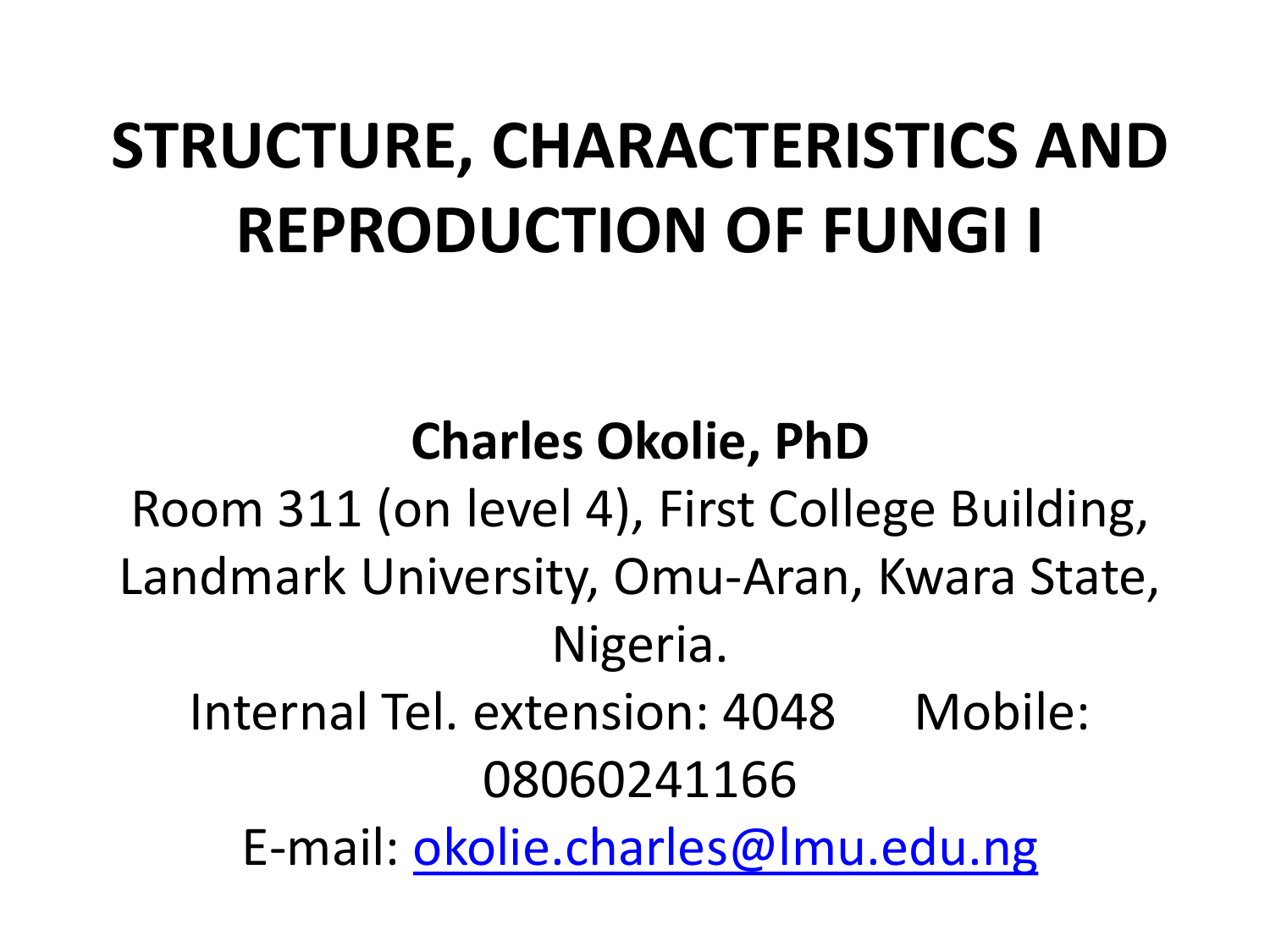#### **Introduction**

Most people know that fungi include mold and mushrooms, but are there other groups that we don't think about immediately? Yes, and they can be strange and interesting. Look at the diagram below:



**The phylogram above** shows the main groups of fungi and can be interpreted in the next slide.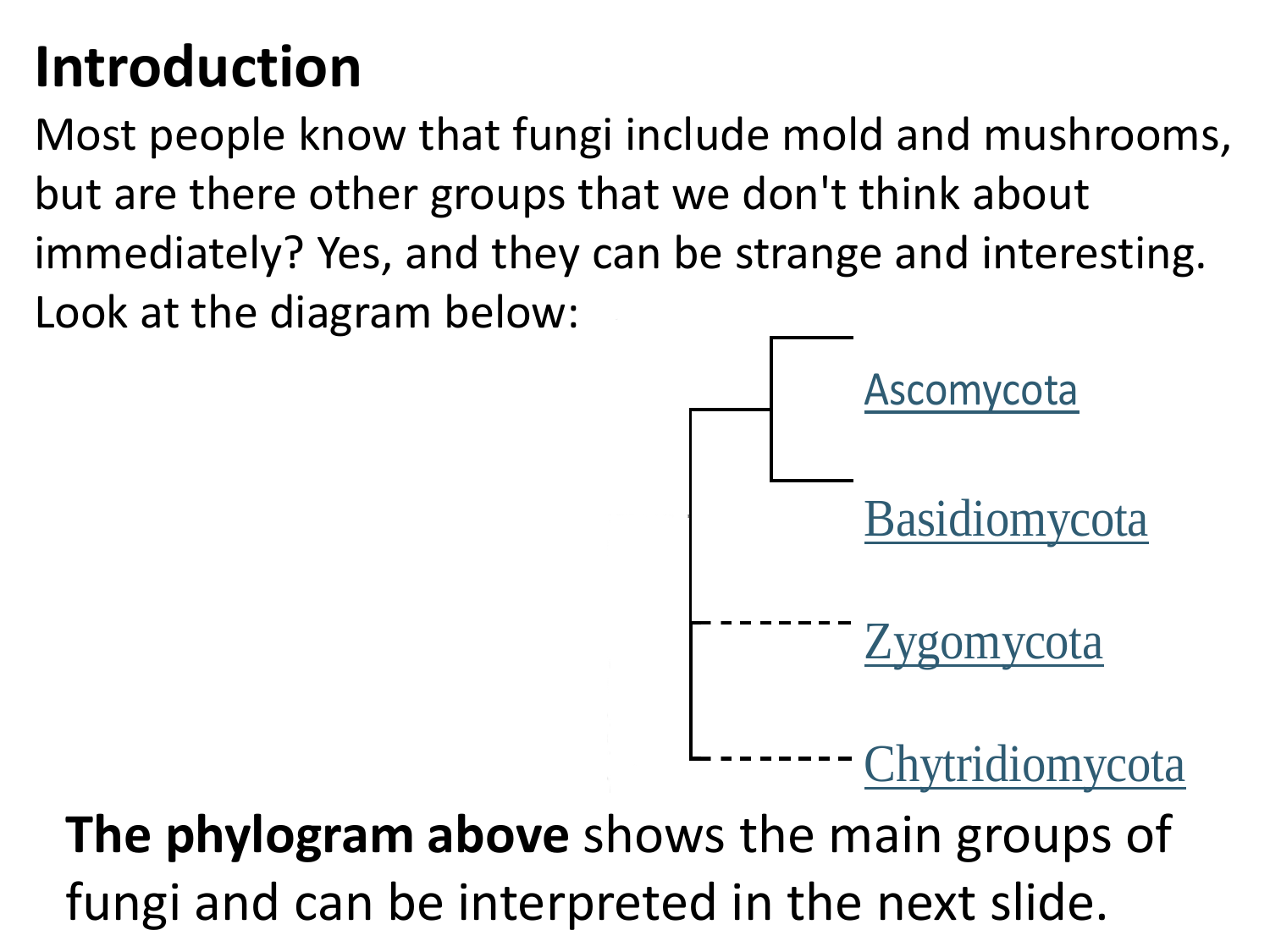## **Ascomycota** (ascomycetes pronounced ask-oh-my-seats)

#### Ascomycetes naturally exist in varied shapes and sizes.



Typical cupshaped Ascomycet e fruiting body. This is a species of *Galiella*.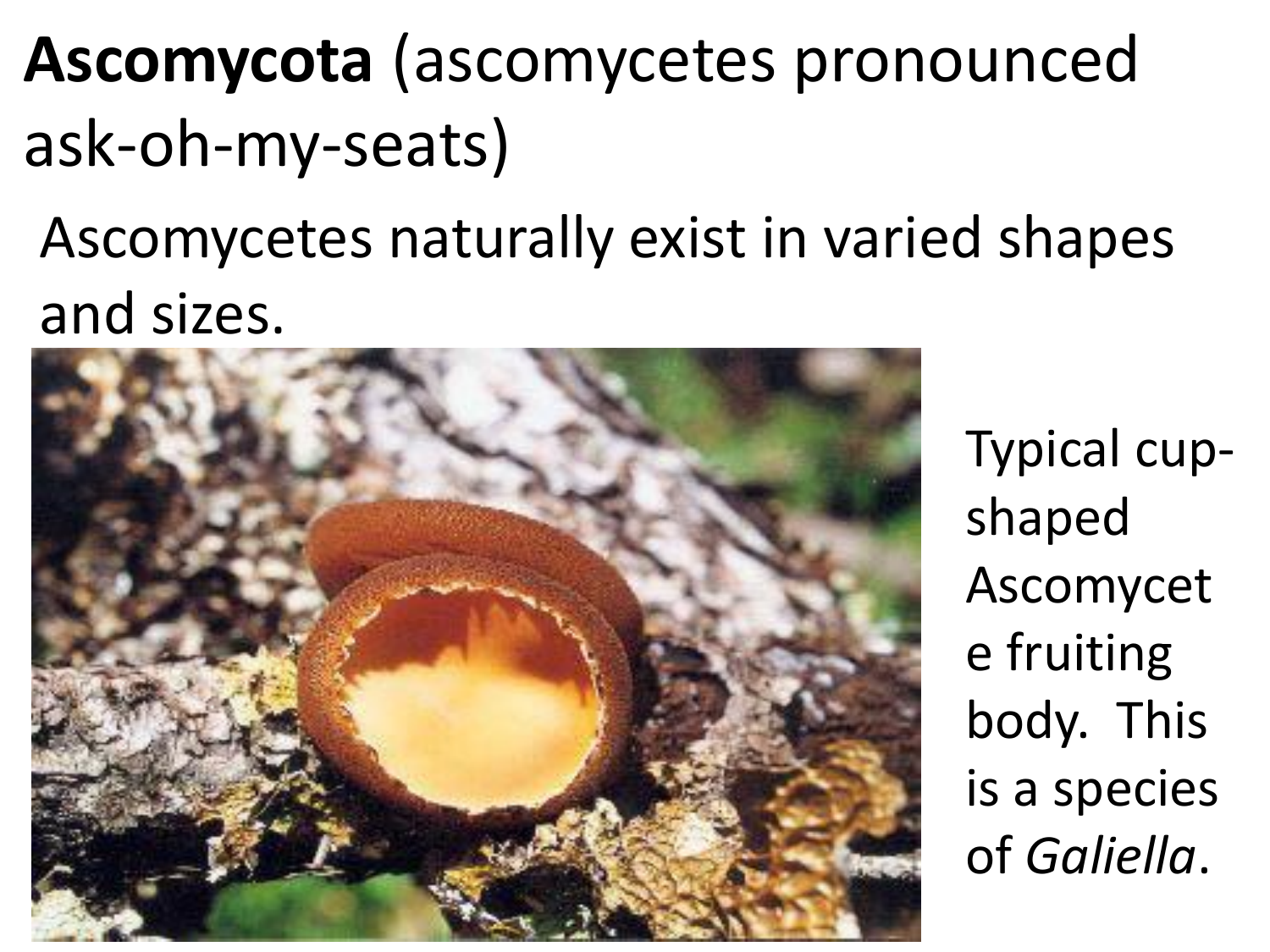## **Ascomycota** (ascomycetes pronounced ask-oh-my-seats)

#### Ascomycetes naturally exist in varied shapes and sizes.



*Paecilimyces* species fruiting from insect carcass, courtesy of P.B. Matheny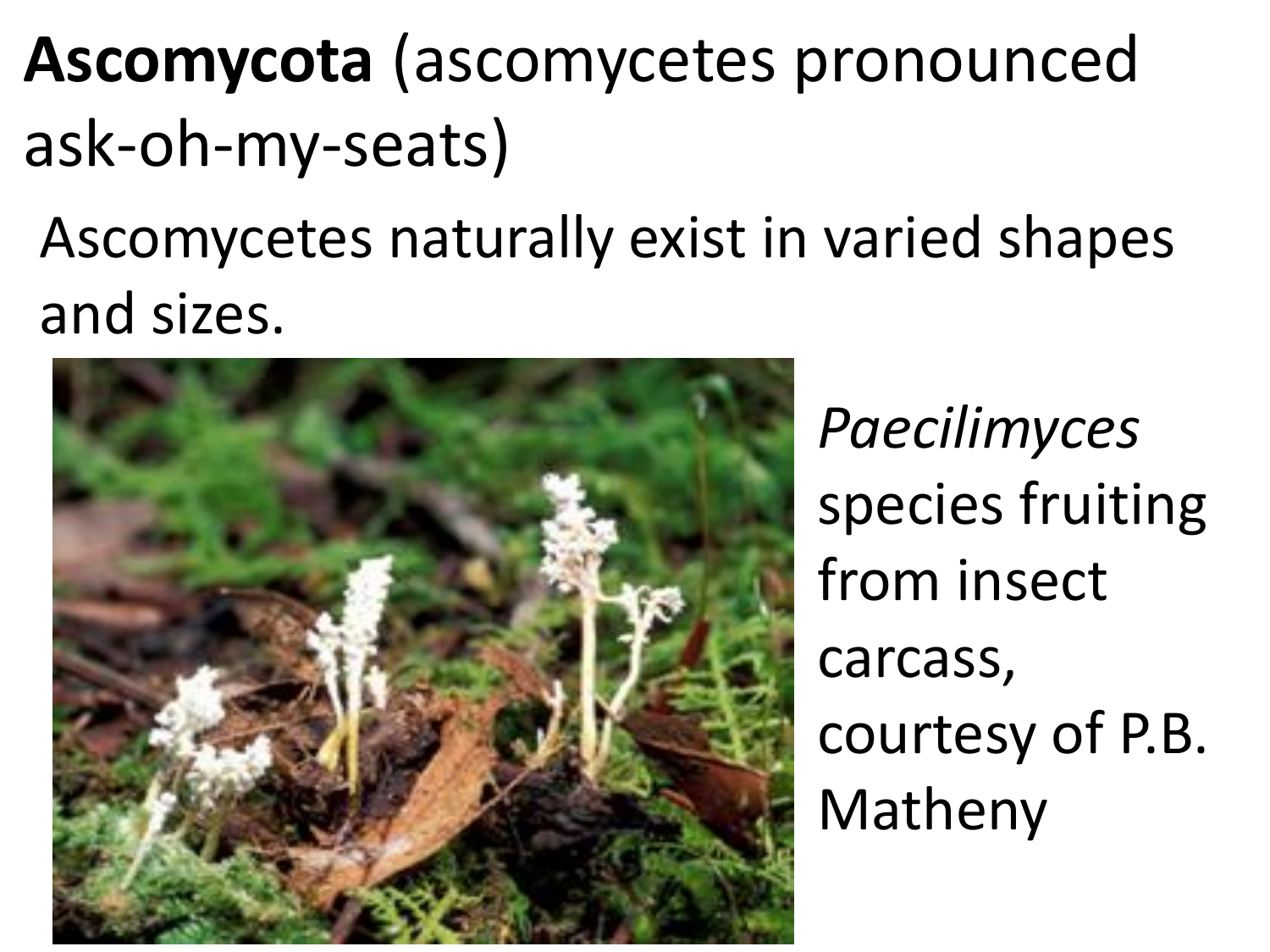### **Ultra-structure of Ascomycetes**



Ascomycetes are named for the ascus, an 8-spored sac which is used for spore dispersal. (Hence the common name, sac-fungi) In this scanning electron micrograph the ascus coat is peeled away revealing 8 spores (Note: This is not a rule for Ascomycetes). Many Ascomycetes are known for their large, beautifully-decorated spores.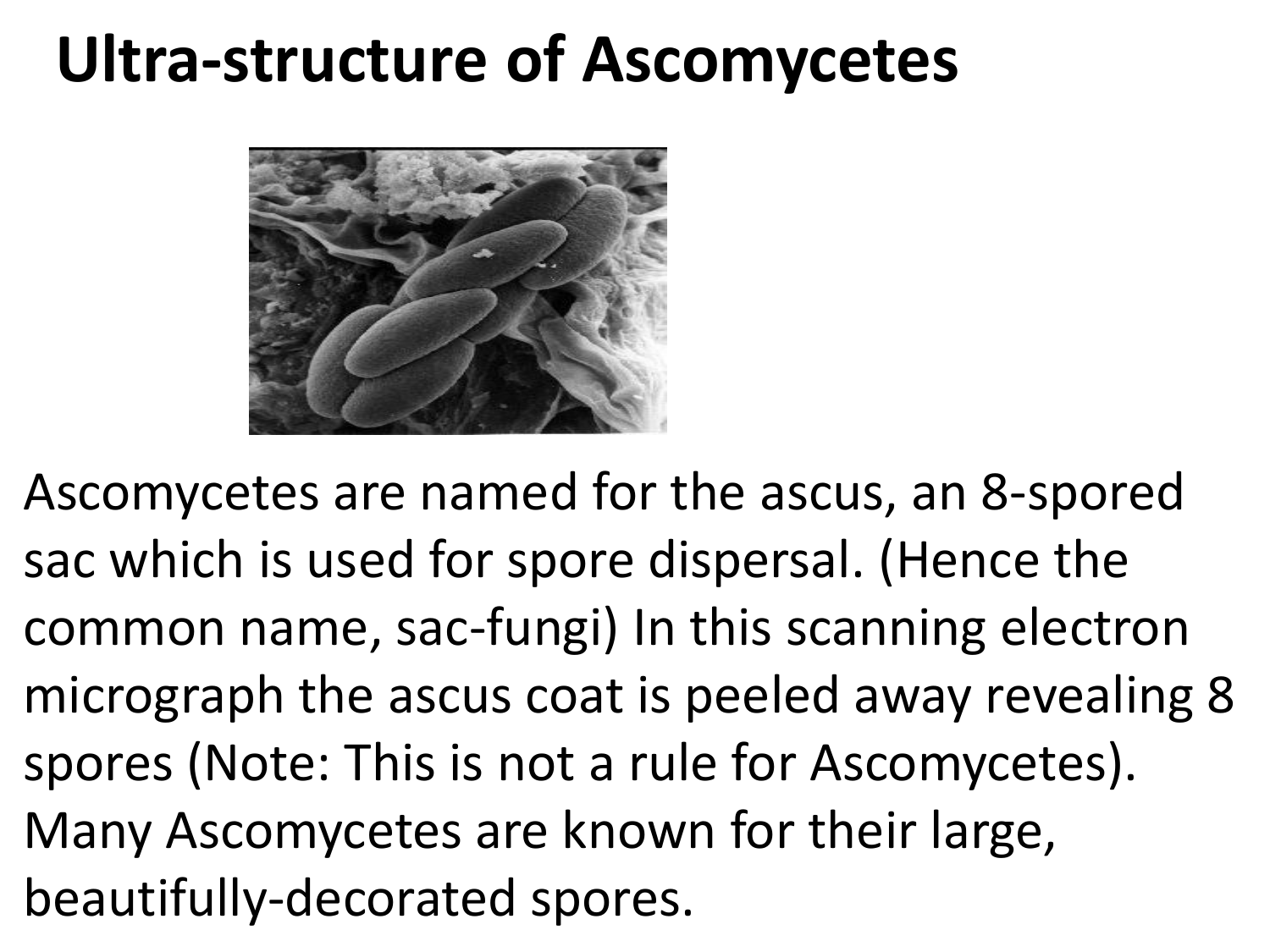## **Basidiomycota** (basidiomycetes pronounced buh-sid-eeoh-my-seats)



Basidomycetes include most of the fruiting bodies you would call "mushrooms". They can often form skins or sheets, generally on decaying wood. Basidiomycetes usually produce spores. They are named for the basidium, a club-shaped structure that presents the spores. There are a variety of other shapes in this group, however.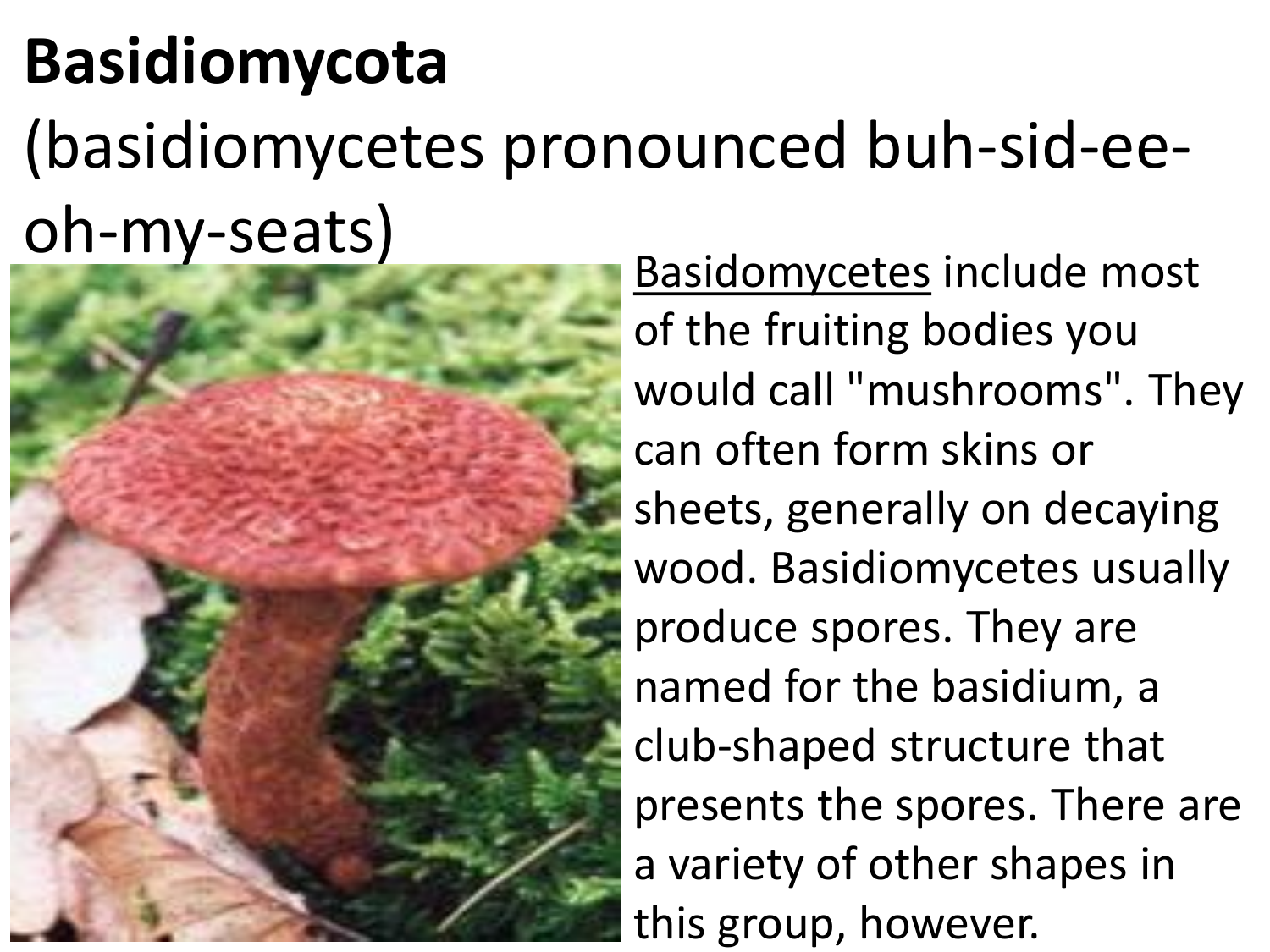## Basidiomycetes usually produce spores in gills (A) or in pores (B).

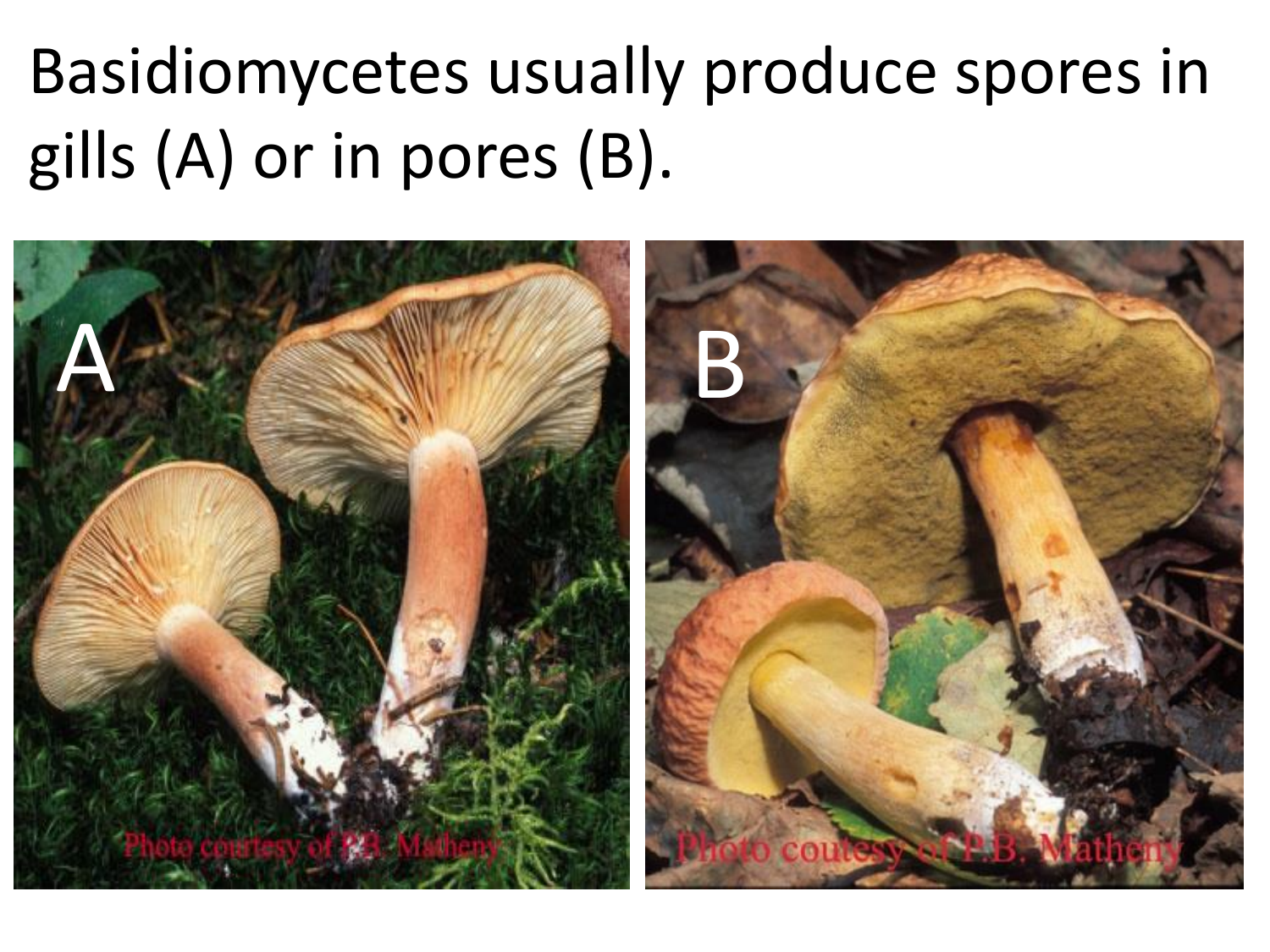

The bracket is a common form. *Laetiporus sulfureus* from *Fungi of Japan* **Source:** Yama Kei Publishers Co. Ltd.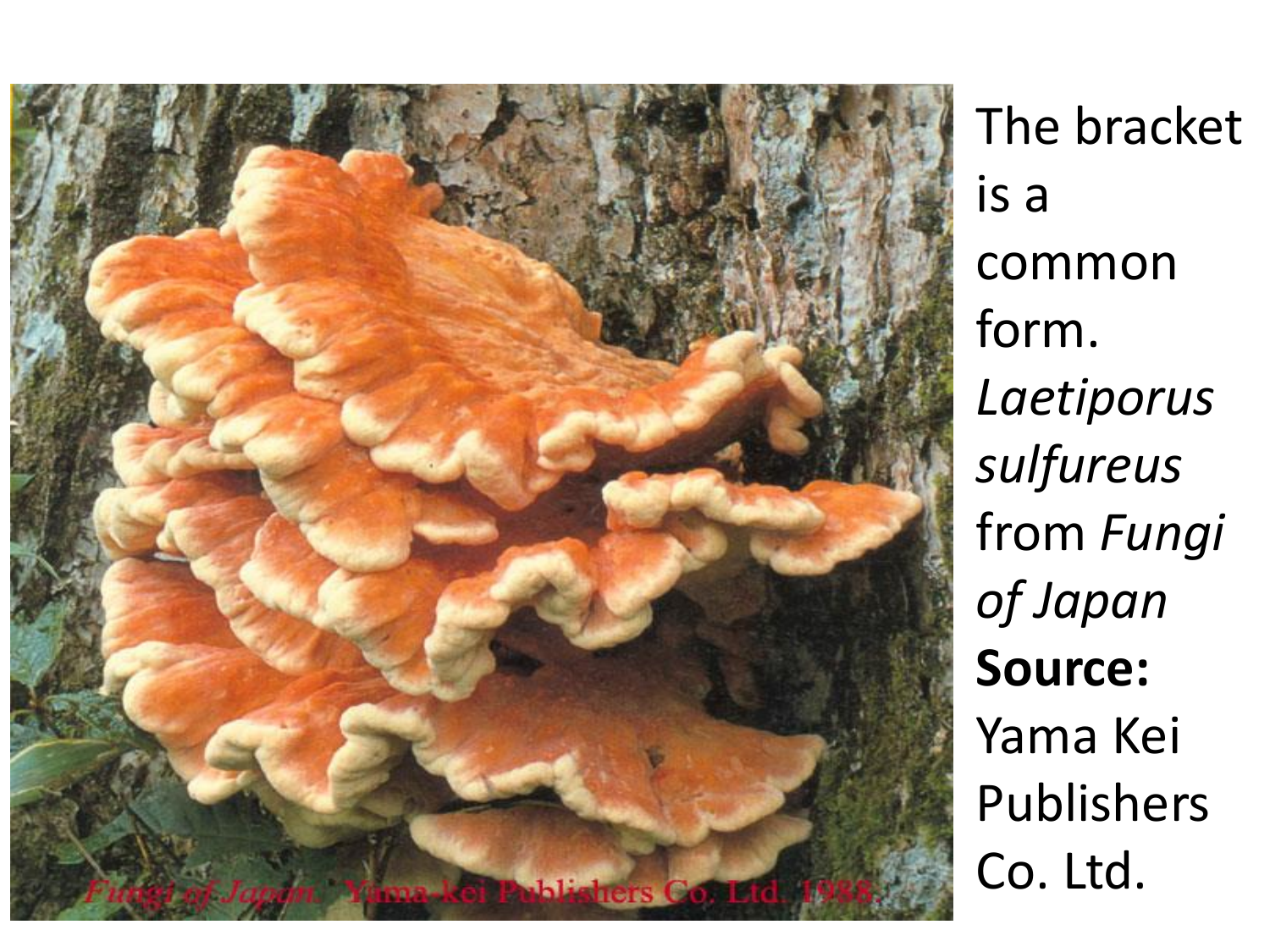# Ultra-structure of Basidiomycetes



They are named for the basidium , a clubshaped structure that presents the spores. The "club fungi" which are mushrooms shaped like clubs, are in this group. Some people call all basidiomycetes "club fungi" because of the basidium.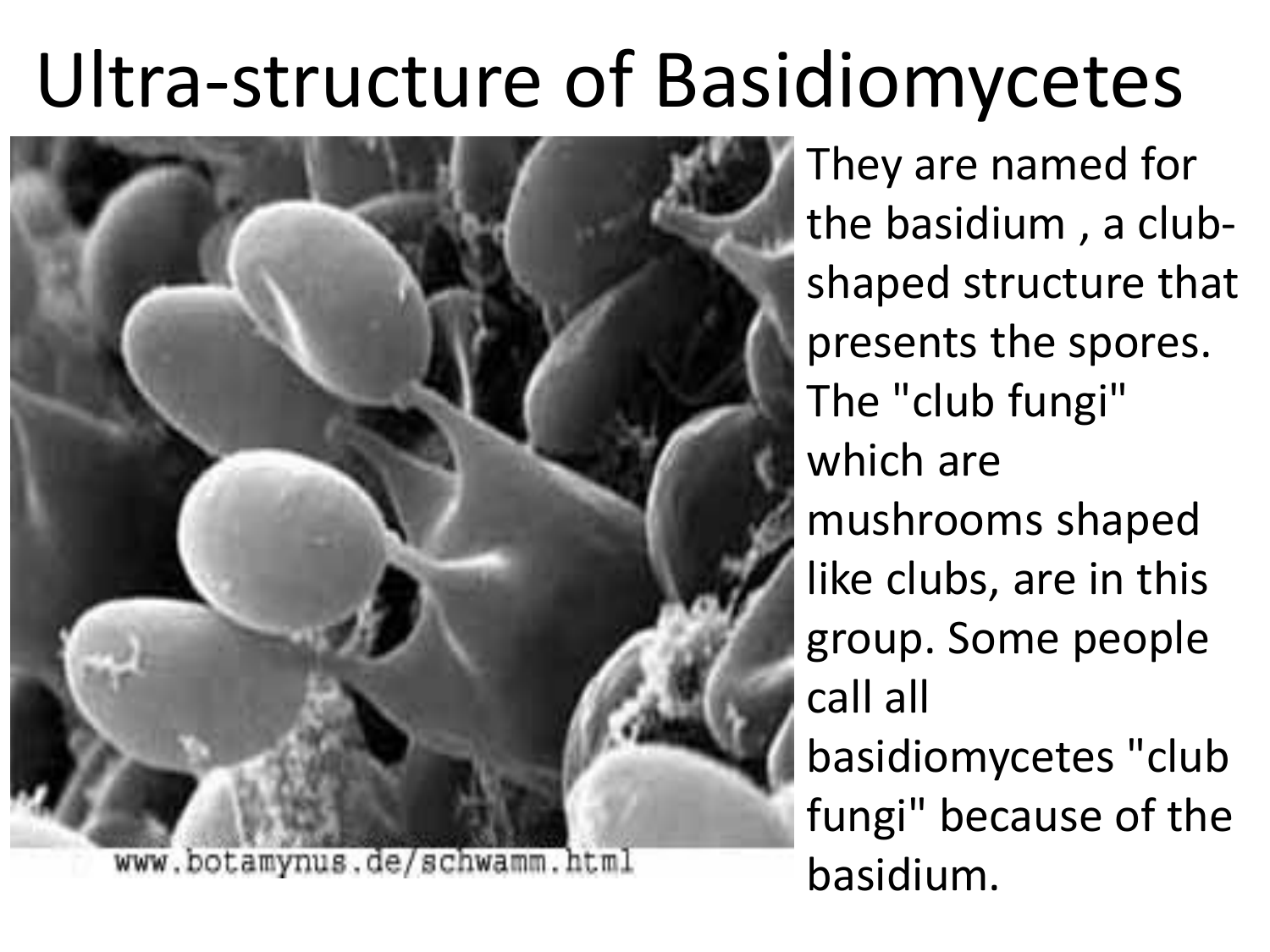**Basidiomycota** and **Ascomycota** are more closely related to one another than either is to Zygomycota or Chytridiomycota. It can also be said that all of the Basidiomycetes and Ascomycetes share a common ancestor that is not shared with the other groups. The branches leading to Zygomycota and Chytridiomycota are dashed to show that there is more than one lineage in these groups. The relationships within these two groups is not well understood.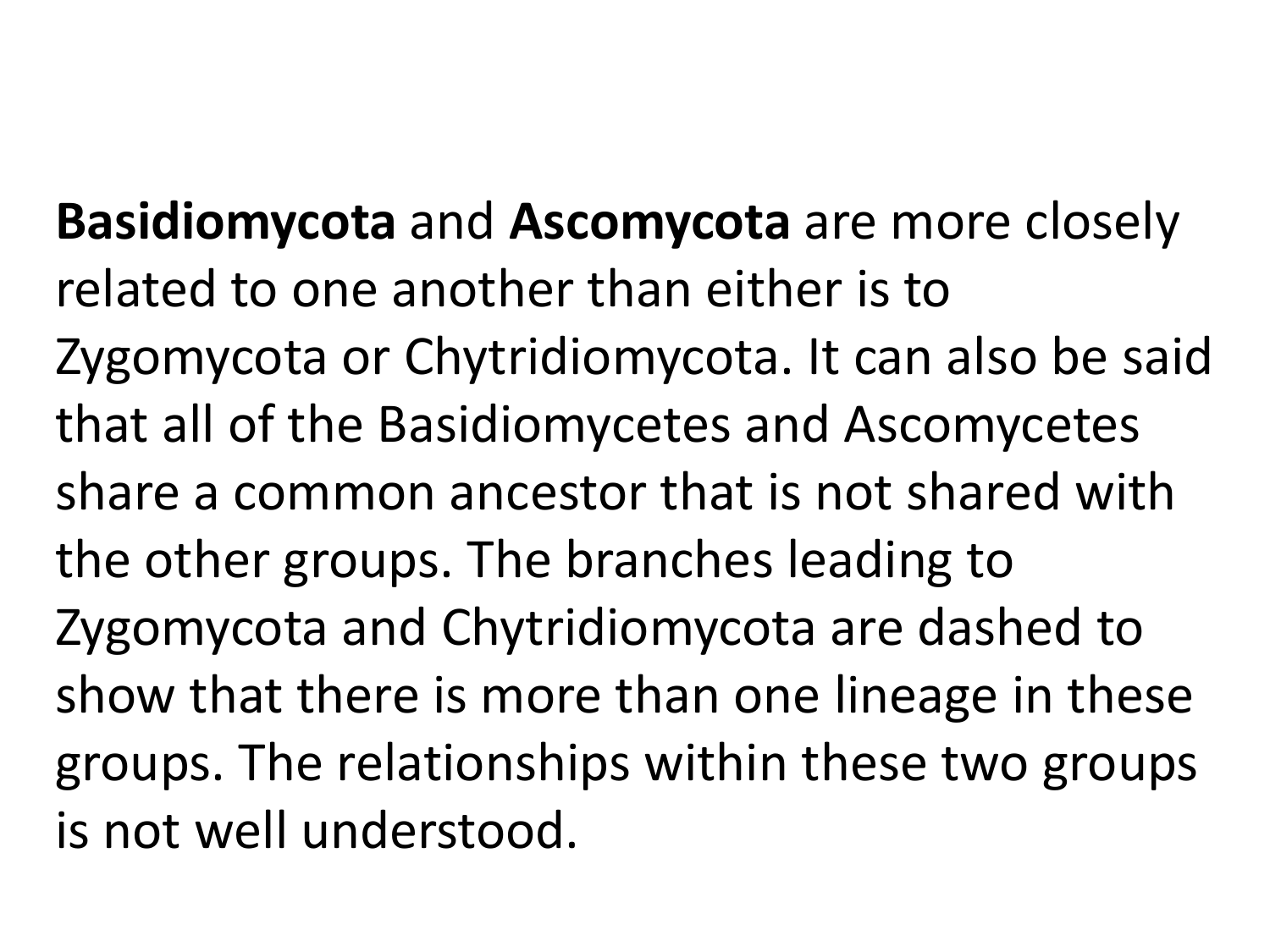### **Zygomycota** (zygomycetes pronounced ziego-my-seats)



**Scanning Electron Micrograph of a Zygospore by George Barron**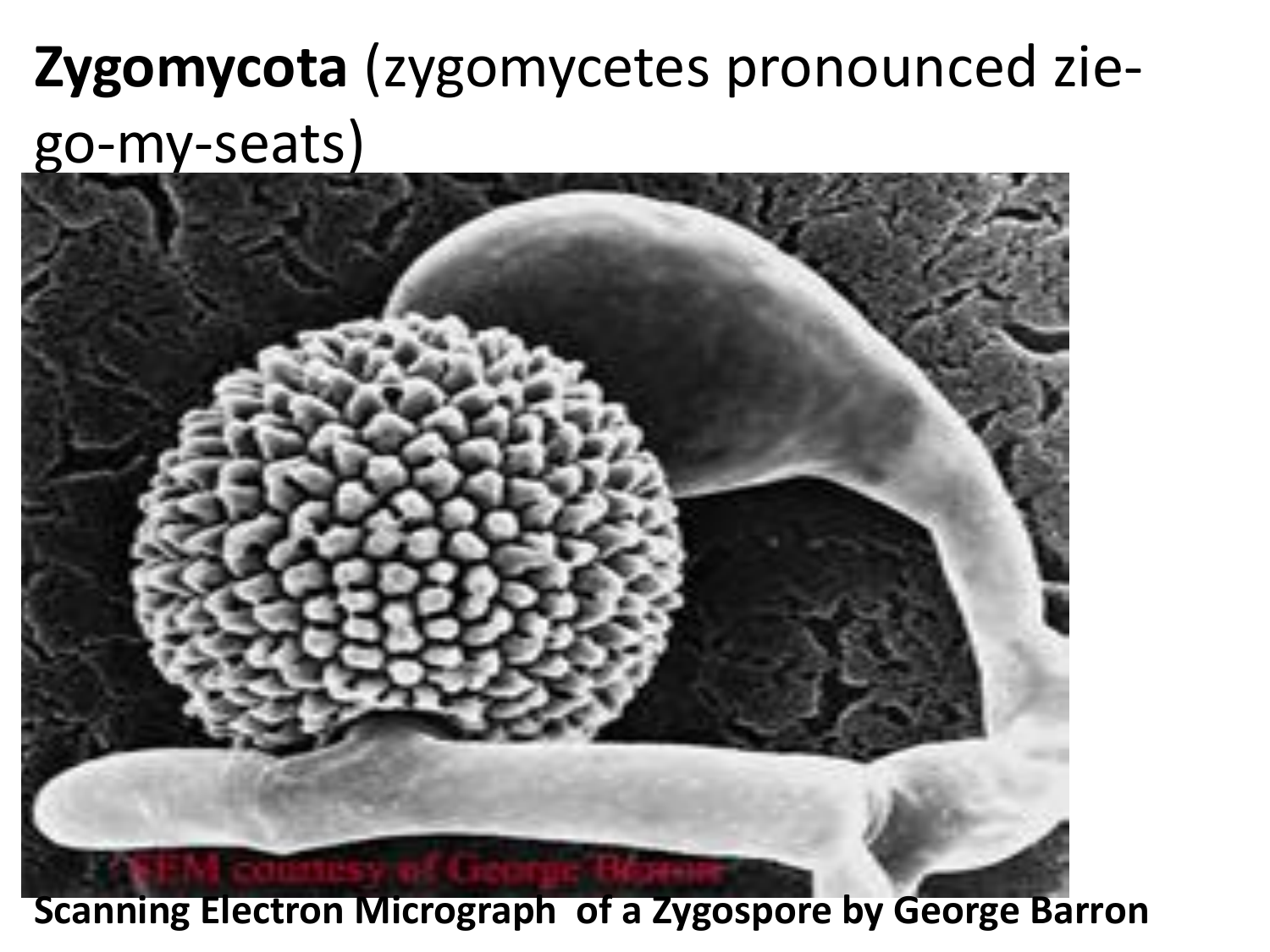- Most of the about 1,000 known Zygomycetes are terrestrial.
- They are filamentous, but have no multicellular fruitbody.
- Instead, they form zygospores that are left behind in the soil where two compatible hyphae meet.
- The morphologically similar Glomeromycota, which are very important to rainforest ecology
- have been put in this group traditionally, however
- they represent a separate lineage that is closer
- to the Basidiomycota and Ascomycota.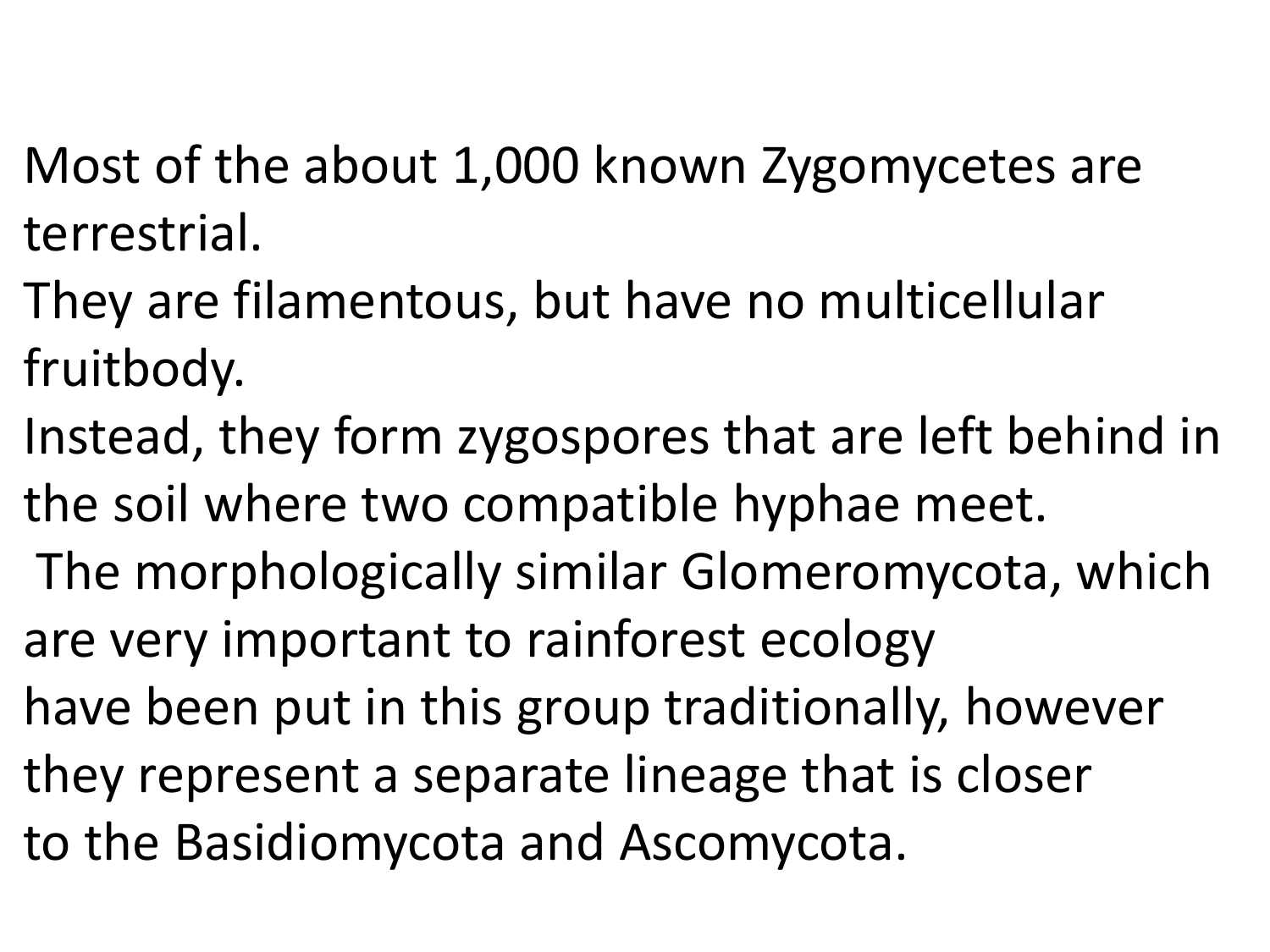#### **Chytridiomycota** (chytrids pronounced kih-tridz)



**Chytrid Sporangium by David Patterson and Aimlee Laderman, 2001.**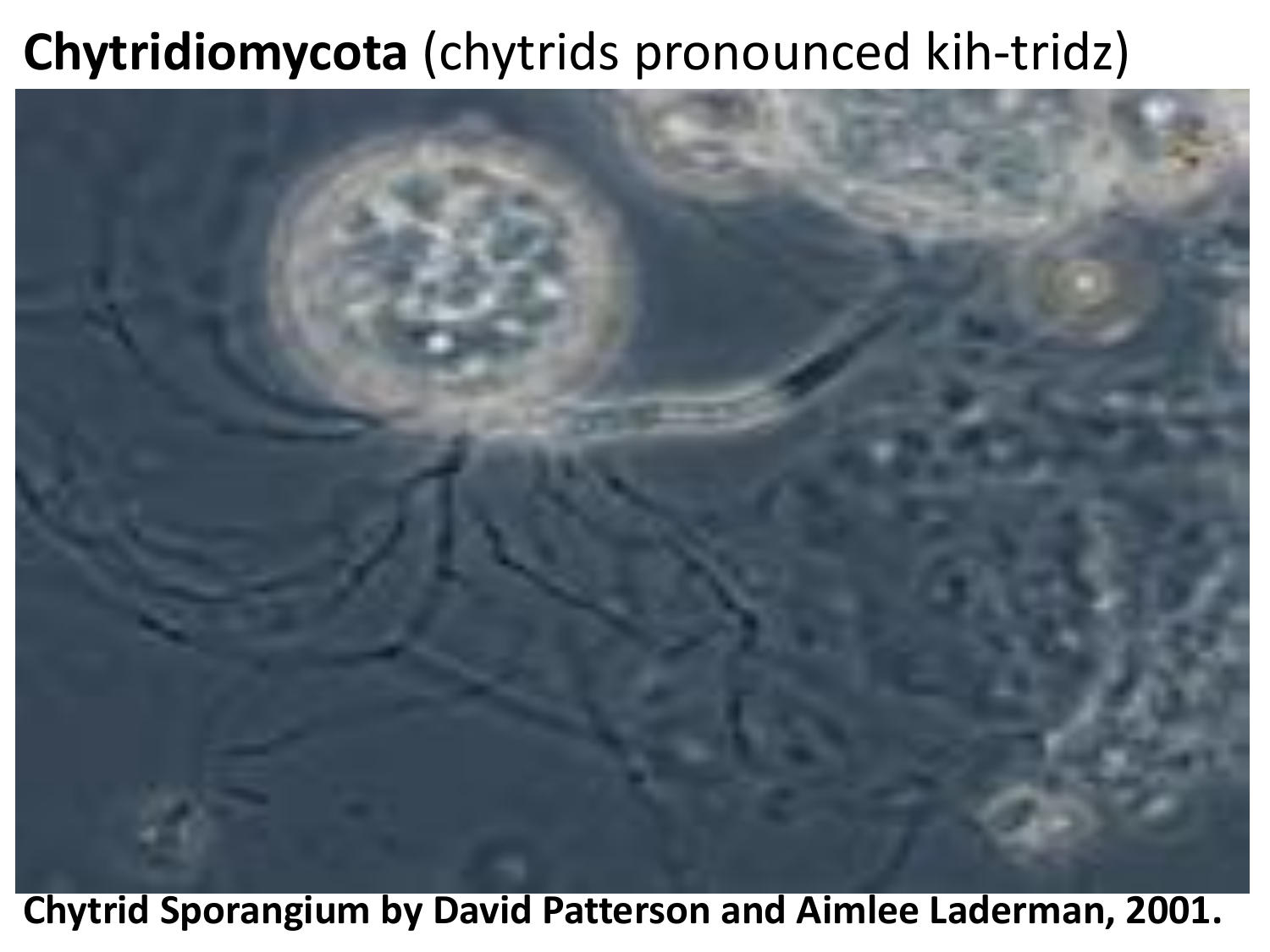About 1,000, mostly aquatic species of Chytrids are known. They can be unicellular or filamentous, and can have motile zoospores which swim to new substrates. It is convenient to compile these simplest of fungi at the base of the fungus tree into one group, however, it is becoming clear that there multiple groups of Chytrids.